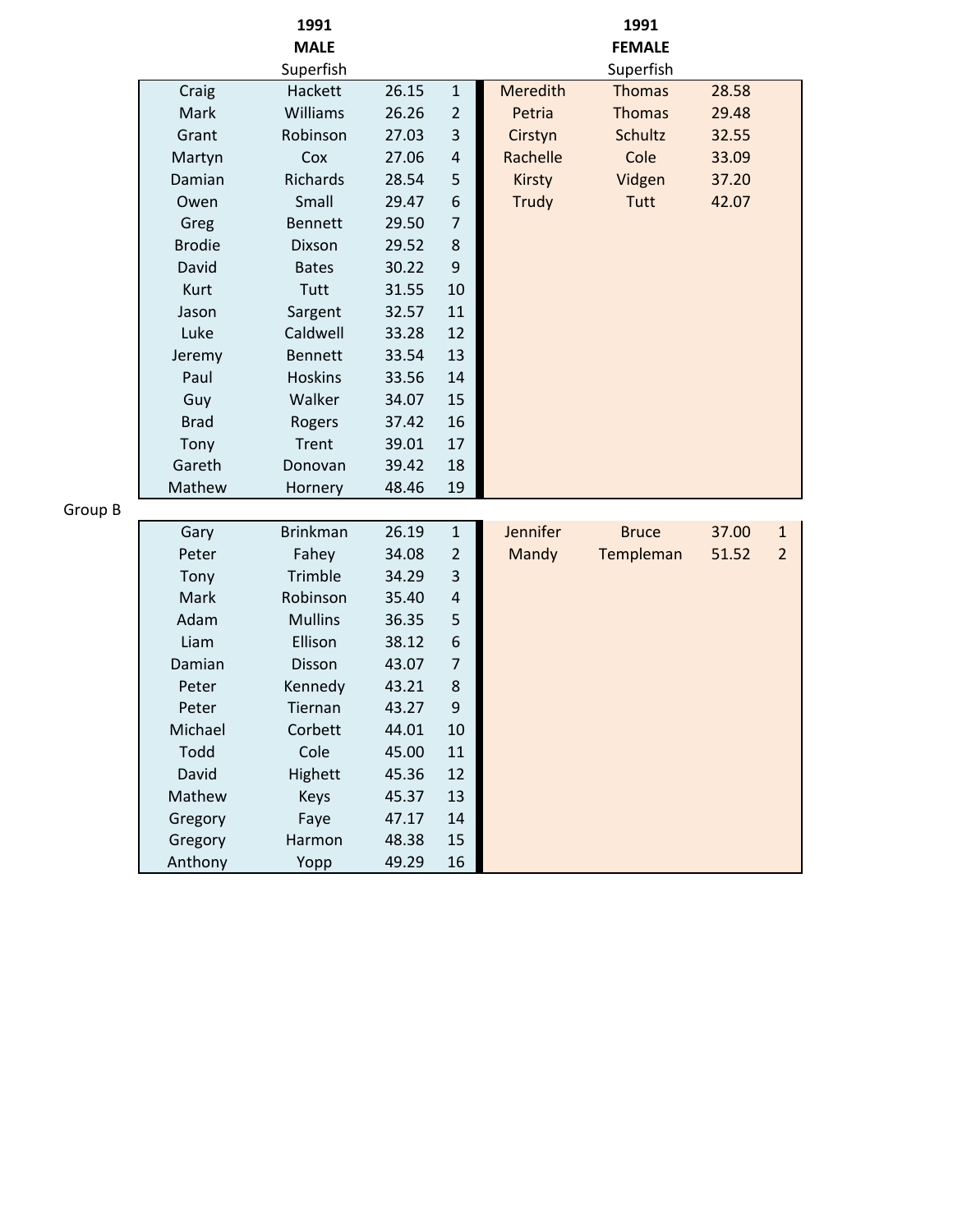| Group |  |
|-------|--|
|-------|--|

|         | Paul         | Mossberger      | 32.58      | $\mathbf 1$    | Helen         | Cameron     | 50.49 | $\,1\,$          |
|---------|--------------|-----------------|------------|----------------|---------------|-------------|-------|------------------|
|         | Jim          | Dougherty       | 34.03      | $\overline{2}$ | <b>Debbie</b> | Boothroyd   | 52.18 | $\overline{2}$   |
|         | Peter        | Clark           | 34.05      | 3              | Libby         | Wilson      | 54.24 | $\overline{3}$   |
|         | Gabour       | Holmik          | 35.50      | 4              | <b>Maree</b>  | Lazarus     | 54.51 | $\overline{a}$   |
|         | James        | <b>Bridgman</b> | 37.24      | 5              | <b>Maree</b>  | Yopp        | 56.35 | 5                |
|         | Jon          | Hulbert         | 37.36      | 6              | Jane          | l'ons       | 57.57 | $\boldsymbol{6}$ |
|         | Peter        | Weston          | 39.27      | 7              |               |             |       |                  |
|         | Peter        | Jacobson        | 40.11      | 8              |               |             |       |                  |
|         | Marty        | Callahan        | 41.08      | 9              |               |             |       |                  |
|         | Stephen      | Arndell         | 41.16      | 10             |               |             |       |                  |
|         | Gary         | Templeman       | 41.22      | 11             |               |             |       |                  |
|         | <b>Steve</b> | Comerford       | 41.29      | 12             |               |             |       |                  |
|         | Robert       | Simons          | 43.30      | 13             |               |             |       |                  |
|         | David        | Green           | 43.53      | 14             |               |             |       |                  |
|         | David        | Pratt           | 43.54      | 15             |               |             |       |                  |
|         | Charles      | van Rotterdam   | 44.06      | 16             |               |             |       |                  |
|         | Greg         | Downes          | 44.08      | 17             |               |             |       |                  |
|         | Lewis        | Hart            | 45.48      | 18             |               |             |       |                  |
|         | Richard      | Hagley          | 46.05      | 19             |               |             |       |                  |
|         | Kevin        | Wilson          | 49.35      | 20             |               |             |       |                  |
|         | Stephen      | Hepworth        | 59.42      | 21             |               |             |       |                  |
|         | Richard      | Schoeffell      | 62.26      | 22             |               |             |       |                  |
| Group D |              |                 |            |                |               |             |       |                  |
|         | Gregory      | Allen           | 33.00      | $\mathbf 1$    | Gayle         | <b>King</b> | 44.04 | $\mathbf{1}$     |
|         | Michael      | Evans           | 34.00      | 2              |               |             |       |                  |
|         | Greg         | Wilson          | 37.13      | 3              |               |             |       |                  |
|         | John         | Patterson       | 39.20      | $\overline{a}$ |               |             |       |                  |
|         | John         | Whiting         | 39.24      | 5              |               |             |       |                  |
|         | Chris        | Lowry           | 39.39      | 6              |               |             |       |                  |
|         | <b>Steve</b> | Hassell         | 40.07      | 7              |               |             |       |                  |
|         | Robert       | Kilpatrick      | 40.50      | 8              |               |             |       |                  |
|         | Wayne        | Lazarus         | 44.16      | 9              |               |             |       |                  |
|         | Tony         | Holt            | 44.19      | 10             |               |             |       |                  |
|         | Jim          | Walker          | 45.21      | 11             |               |             |       |                  |
|         | Dennis       | McCreadie       | 45.46      | 12             |               |             |       |                  |
|         | Peter        | Prince          | 45.57      | 13             |               |             |       |                  |
|         | Mike         | Watterson       | 46.13      | 14             |               |             |       |                  |
|         | <b>Terry</b> | Nixon           | 46.22      | 15             |               |             |       |                  |
|         | Peter        | <b>Bennett</b>  | 48.44      | 16             |               |             |       |                  |
|         | Edin         | Johnston        | 51.26      | 17             |               |             |       |                  |
|         | Alan         | Thomas          | 54.30      | 18             |               |             |       |                  |
|         | Mike         | O'Connor        | 55.06      | 19             |               |             |       |                  |
|         | Russell      | Hughes          | 57.58      | 20             |               |             |       |                  |
|         | Hamo         | Witkamp         | 65.20      | 21             |               |             |       |                  |
|         | Peter        | Croke           | 107.30     | 22             |               |             |       |                  |
|         | Norm         | Hughes          | <b>NTR</b> |                |               |             |       |                  |
| Group E |              |                 |            |                |               |             |       |                  |
|         | Ken          | Cook            | 40.15      | $1\,$          |               |             |       |                  |
|         | Ross         | <b>Bruce</b>    | 57.08      | $\overline{2}$ |               |             |       |                  |
| Group F |              |                 |            |                |               |             |       |                  |
|         | Bill         | Ringland        | 51.54      | $\mathbf 1$    |               |             |       |                  |
|         |              |                 |            |                |               |             |       |                  |
|         | Rodd         | Earle           | 52.29      | 2              |               |             |       |                  |